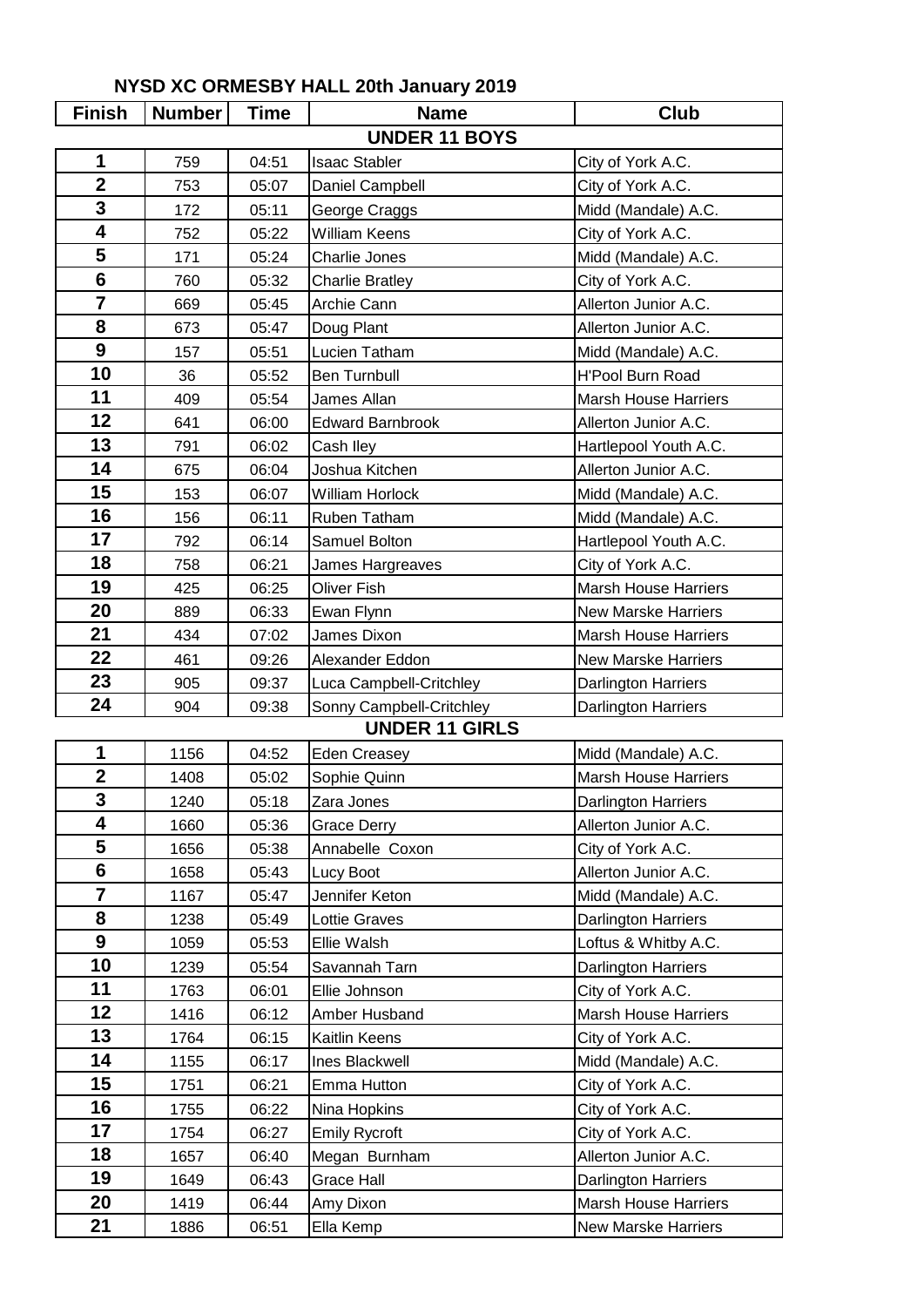| 22              | 1903           | 06:52        | Fern Brischuk              | Aycliffe Running Club       |
|-----------------|----------------|--------------|----------------------------|-----------------------------|
| 23              | 1765           | 06:55        | Sophie Williams            | City of York A.C.           |
| 24              | 1769           | 06:59        | Maya Fitzgerald            | City of York A.C.           |
| 25              | 1767           | 07:22        | Kate Setchell              | City of York A.C.           |
| 26              | 1700           | 07:27        | <b>Felicity Lineton</b>    | Aycliffe Running Club       |
| 27              | 1884           | 08:35        | <b>Isobel Dacey</b>        | <b>New Marske Harriers</b>  |
| 28              | 1169           | 09:05        | Lucy Jukes                 | Midd (Mandale) A.C.         |
| <b>Finish</b>   | <b>Number</b>  | Time         | <b>Name</b>                | Club                        |
|                 |                |              | <b>UNDER 13 BOYS</b>       |                             |
| 1               | 334            | 12:36        | Josh Hammett               | Richmond & Zet. Harr.       |
| $\overline{2}$  | 239            | 12:43        | Alex Boyer                 | Darlington Harriers         |
| 3               | 460            | 12:55        | <b>Matthew Downs</b>       | <b>New Marske Harriers</b>  |
| 4               | 925            | 13:36        | Harry Lyons                | Darlington Harriers         |
| 5               | 672            | 13:39        | Marley Plant               | Allerton Junior A.C.        |
| $6\phantom{1}6$ | 155            | 13:42        | <b>Thomas McKie</b>        | Midd (Mandale) A.C.         |
| $\overline{7}$  | 408            | 13:47        | Fraser Allan               | <b>Marsh House Harriers</b> |
| 8               | 426            | 14:02        | Kian Wallinger             | <b>Marsh House Harriers</b> |
| 9               | 329            | 14:05        | Sam Archer                 | Richmond & Zet. Harr.       |
| 10              | 674            | 14:07        | Oscar Wheiman              | Allerton Junior A.C.        |
| 11              | 642            | 14:18        | Angus Corcoran             | Allerton Junior A.C.        |
| 12              | 312            | 14:20        | Dominic Wilford            | Richmond & Zet. Harr.       |
| 13              | 655            | 14:22        | Caleb Stanley              | Allerton Junior A.C.        |
| 14              | 482            | 15:07        | <b>Riley Middleton</b>     | New Marske Harriers         |
| 15              | 884            | 15:14        | Mehdi Ben-Tiba             | <b>New Marske Harriers</b>  |
| 16              | 552            | 15:31        | Logan Lambert              | Scarborough A.C.            |
| 17              | 68             | 15:47        | Greg Walsh                 | Loftus & Whitby A.C.        |
| 18              | 315            | 15:57        | Ollie Middleton            | Richmond & Zet. Harr.       |
| 19              | 332            | 17:01        | <b>Thomas Greer</b>        | Richmond & Zet. Harr.       |
| 20              | 480            | 17:35        | Nathan Marshall            | <b>New Marske Harriers</b>  |
| 21              | 890            | 18:28        | Toby Rudge                 | New Marske Harriers         |
| 22              | 462            | 18:37        | Samuel Eddon               | <b>New Marske Harriers</b>  |
| 23              | 158            | 23:40        | Rafael Tatham              | Midd (Mandale) A.C.         |
|                 | POS.           | <b>TOTAL</b> | <b>TEAMS</b>               |                             |
|                 | 1              | 22           | Richmond & Zet. Harr.      |                             |
|                 | $\overline{2}$ | 26           | Allerton Junior A.C.       |                             |
|                 | 3              | 32           | <b>New Marske Harriers</b> |                             |
|                 |                |              | <b>UNDER 13 GIRLS</b>      |                             |
| 1               | 1152           | 13:04        | Zoe Hill                   | Midd (Mandale) A.C.         |
| $\overline{2}$  | 1153           | 13:23        | <b>Isabel Herbert</b>      | Midd (Mandale) A.C.         |
| 3               | 1302           | 14:00        | Holly McCowie              | Richmond & Zet. Harr.       |
| 4               | 1166           | 14:39        | Gabrielle Hall             | Midd (Mandale) A.C.         |
| 5               | 1227           | 14:45        | Libby Hammond              | <b>Darlington Harriers</b>  |
| $6\phantom{1}$  | 1499           | 15:01        | <b>Isobelle Troop</b>      | <b>New Marske Harriers</b>  |
| $\overline{7}$  | 1563           | 15:19        | Anya Potter-Firth          | Scarborough A.C.            |
| 8               | 1652           | 15:20        | Amelie Winter              | Allerton Junior A.C.        |
| 9               | 1566           | 15:51        | Amelia Halliday            | Scarborough A.C.            |
| 10              | 1553           | 16:00        | Talia Lambert              | Scarborough A.C.            |
| 11              | 1460           | 16:08        | Katie Brown                | <b>New Marske Harriers</b>  |
| 12              | 1477           | 16:43        | Erin Lax                   | <b>New Marske Harriers</b>  |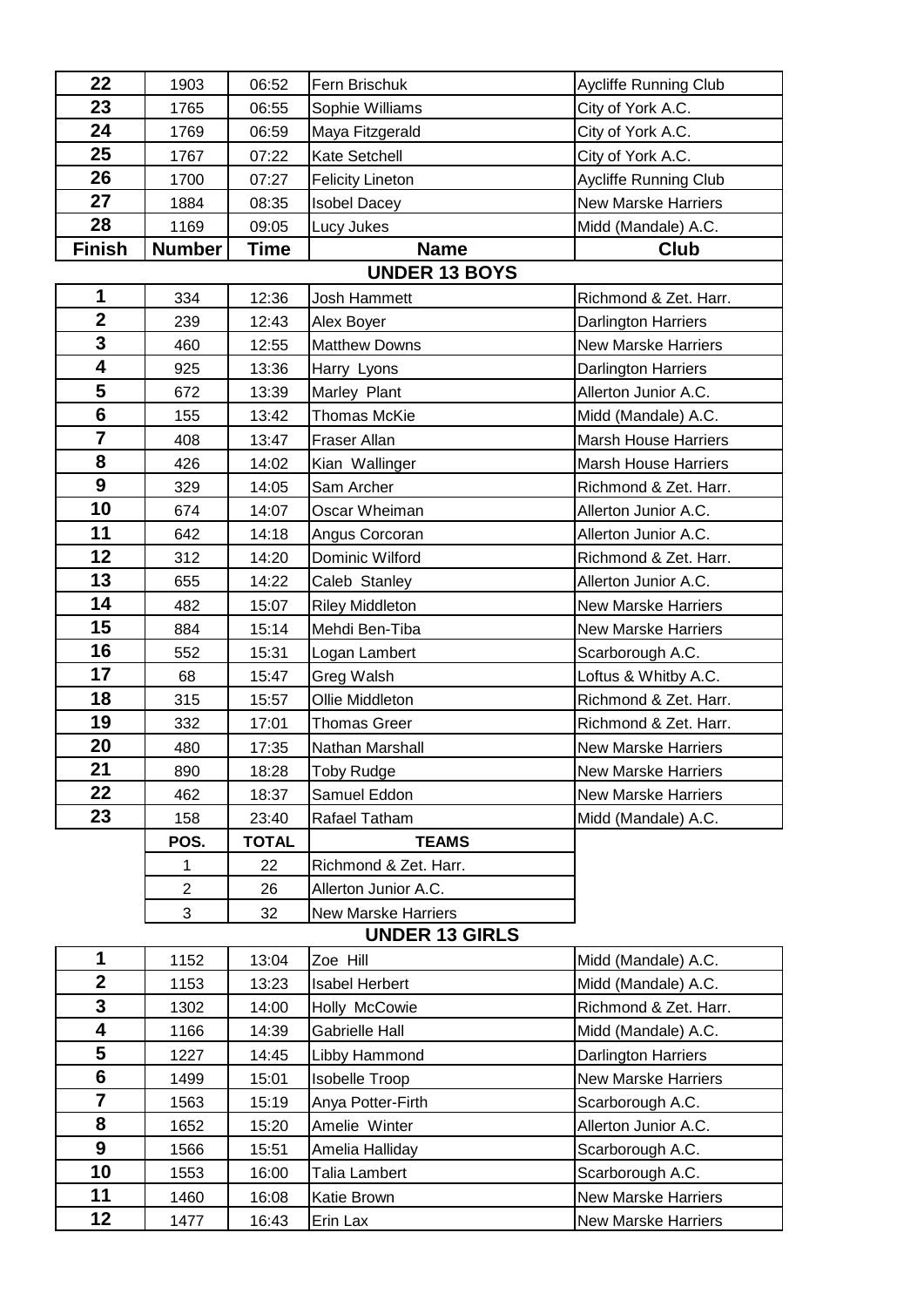| 13                      | 1157           | 16:57          | <b>Brooke Parker</b>       | Midd (Mandale) A.C.         |
|-------------------------|----------------|----------------|----------------------------|-----------------------------|
| 14                      | 1659           | 17:11          | Megan Edwards              | Allerton Junior A.C.        |
| 15                      | 1321           | 17:13          | Olivia Jackson-Bowers      | Richmond & Zet. Harr.       |
| 16                      | 1418           | 17:18          | Emily Hodgson              | <b>Marsh House Harriers</b> |
| 17                      | 1885           | 18:13          | Hollie Welch               | <b>New Marske Harriers</b>  |
| 18                      | 1470           | 18:56          | Hannah Gunn                | <b>New Marske Harriers</b>  |
| 19                      | 1326           | 19:36          | Alayna Irvin               | Richmond & Zet. Harr.       |
|                         | POS.           | <b>TOTAL</b>   | <b>TEAMS</b>               |                             |
|                         | 1              | $\overline{7}$ | Midd (Mandale) A.C.        |                             |
|                         | $\overline{2}$ | 26             | Scarborough A.C.           |                             |
|                         | 3              | 29             | <b>New Marske Harriers</b> |                             |
|                         | $\overline{4}$ | 37             | Richmond & Zet. Harr.      |                             |
| <b>Finish</b>           | <b>Number</b>  | <b>Time</b>    | <b>Name</b>                | Club                        |
|                         |                |                | <b>UNDER 15 BOYS</b>       |                             |
| 1                       | 323            | 13:00          | Charlie Stephenson         | Richmond & Zet. Harr.       |
| $\overline{2}$          | 335            | 13:16          | Kyle Rabjohn               | Richmond & Zet. Harr.       |
| 3                       | 168            | 13:57          | Max Creasey                | Midd (Mandale) A.C.         |
| 4                       | 165            | 14:22          | Benjamin Johnson           | Midd (Mandale) A.C.         |
| 5                       | 424            | 14:56          | Rohan Teasdale             | <b>Marsh House Harriers</b> |
| $6\phantom{1}6$         | 410            | 14:58          | Ben Hodgson                | <b>Marsh House Harriers</b> |
| 7                       | 405            | 15:06          | Nathan Nicholson           | <b>Marsh House Harriers</b> |
| 8                       | 406            | 15:26          | Lewis Reed                 | <b>Marsh House Harriers</b> |
| 9                       | 309            | 15:45          | Tom O'Mahoney              | Richmond & Zet. Harr.       |
| 10                      | 331            | 15:52          | Joseph Reeve               | Richmond & Zet. Harr.       |
| 11                      | 472            | 17:07          | Tom Halton                 | New Marske Harriers         |
| 12                      | 170            | 17:20          | Dylan Appleby              | Midd (Mandale) A.C.         |
| 13                      | 858            | 18:35          | Adam King                  | Easingwold R. Club          |
|                         | POS.           | <b>TOTAL</b>   | <b>TEAMS</b>               |                             |
|                         | 1              | 12             | Richmond & Zet. Harr.      |                             |
|                         | $\overline{c}$ | 18             | Marsh House Harriers       |                             |
|                         | 3              | 19             | Midd (Mandale) A.C.        |                             |
|                         |                |                | <b>UNDER 15 GIRLS</b>      |                             |
| 1                       | 1552           | 15:07          | <b>Isobel Nicholls</b>     | Scarborough A.C.            |
| $\mathbf{2}$            | 1161           | 15:20          | Lois Creasey               | Midd (Mandale) A.C.         |
| 3                       | 1168           | 16:27          | Imogen Lillie              | Midd (Mandale) A.C.         |
| 4                       | 1307           | 16:29          | Alana Teasdale             | Richmond & Zet. Harr.       |
| 5                       | 1464           | 17:00          | <b>Essie Croce</b>         | <b>New Marske Harriers</b>  |
| $6\phantom{1}$          | 1864           | 17:02          | Isla McClanachan           | Easingwold R. Club          |
| $\overline{7}$          | 1061           | 17:03          | Grace Cook                 | Loftus & Whitby A.C.        |
| 8                       | 1459           | 17:39          | <b>Emily Brown</b>         | <b>New Marske Harriers</b>  |
| 9                       | 1787           | 21:02          | Katie Pattison             | Hartlepool Youth A.C.       |
| 10                      | 1465           | 22:49          | <b>Tilly Croce</b>         | <b>New Marske Harriers</b>  |
|                         | POS.           | <b>TOTAL</b>   | <b>TEAMS</b>               |                             |
|                         | 1              | 23             | <b>New Marske Harriers</b> |                             |
| <b>Finish</b>           | <b>Number</b>  | <b>Time</b>    | <b>Name</b>                | <b>Club</b>                 |
|                         |                |                | <b>UNDER 17 BOYS</b>       |                             |
| 1                       | 174            | 17:14          | Jake Creasey               | Midd (Mandale) A.C.         |
| $\mathbf{2}$            | 308            | 18:19          | <b>Dylan Soley</b>         | Richmond & Zet. Harr.       |
| $\overline{\mathbf{3}}$ | 301            | 18:48          | Matthew Lambert            | Richmond & Zet. Harr.       |
|                         |                |                |                            |                             |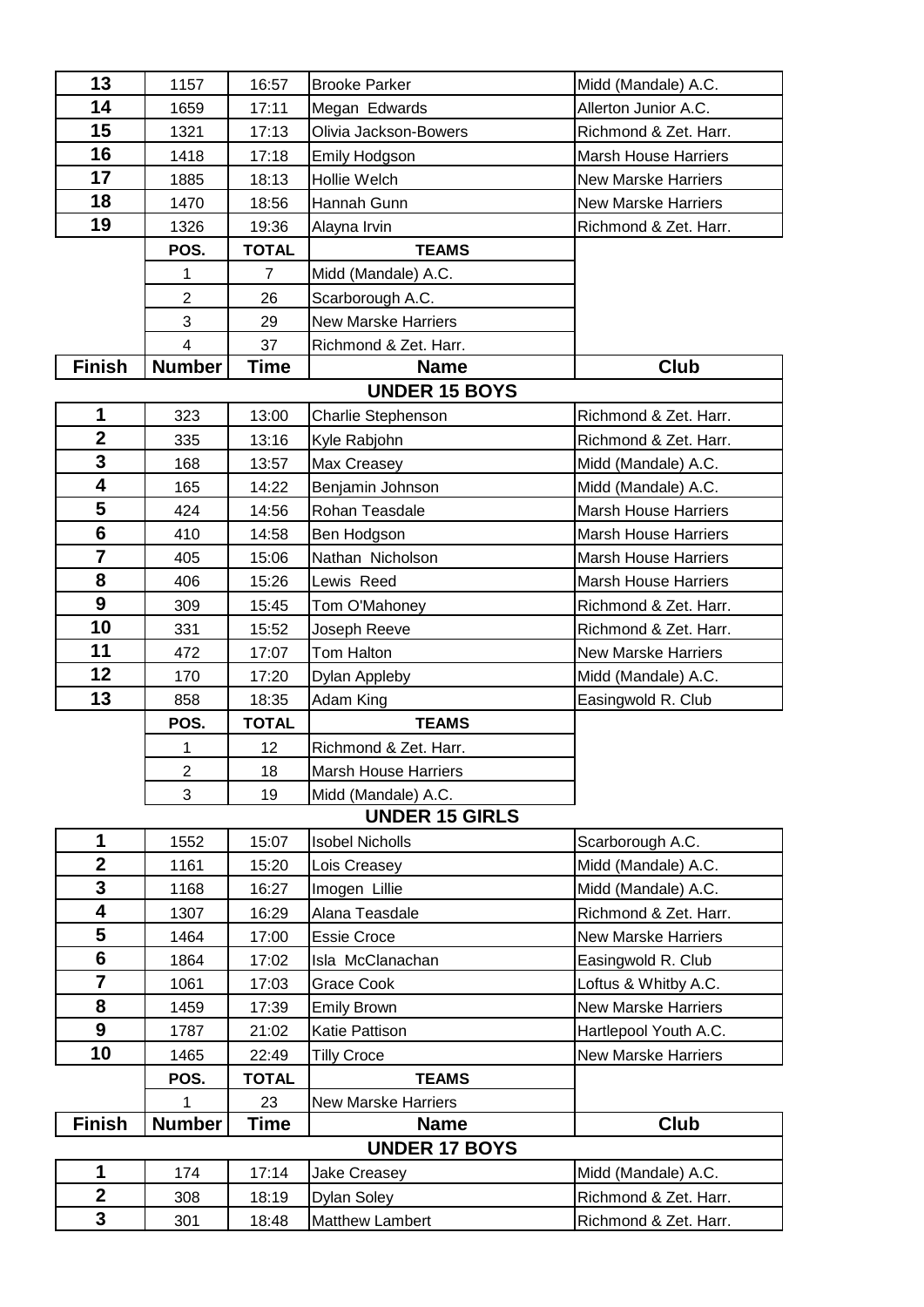| 4 | 561  | 19:07 | <b>Harry Butterworth</b> | Scarborough A.C.      |
|---|------|-------|--------------------------|-----------------------|
| 5 | 658  | 19:28 | Holden Outhwaite         | Allerton Junior A.C.  |
| 6 | 67   | 19:55 | Joseph Leather           | Loftus & Whitby A.C.  |
|   | 313  | 20:08 | Lewis Moore              | Richmond & Zet. Harr. |
| 8 |      | 21:42 | <b>Ben Grounds</b>       | H'Pool Burn Road      |
|   | POS. | TOTAL | <b>TEAMS</b>             |                       |
|   |      | 12    | Richmond & Zet. Harr.    |                       |

| <b>Finish</b>           | <b>Number</b> | Time  | <b>Name</b>                 | Club                         | Cat             |  |  |  |
|-------------------------|---------------|-------|-----------------------------|------------------------------|-----------------|--|--|--|
| <b>SENIOR WOMEN</b>     |               |       |                             |                              |                 |  |  |  |
| 1                       | 1319          | 19:32 | Jo Adams                    | Richmond & Zet. Harr.        | <b>SEN</b>      |  |  |  |
| $\mathbf{2}$            | 1461          | 19:39 | Sharon Bulman               | <b>New Marske Harriers</b>   | V45             |  |  |  |
| 3                       | 1064          | 20:08 | <b>Grace Rodgers</b>        | Loftus & Whitby A.C.         | <b>SEN</b>      |  |  |  |
| $\overline{\mathbf{4}}$ | 1202          | 20:23 | Jade Hutchinson             | <b>Darlington Harriers</b>   | U20             |  |  |  |
| 5                       | 1225          | 20:28 | <b>Bernadette Caygill</b>   | <b>Darlington Harriers</b>   | V40             |  |  |  |
| $6\phantom{1}6$         | 1065          | 20:44 | Hope Rodgers                | Loftus & Whitby A.C.         | <b>SEN</b>      |  |  |  |
| $\overline{\mathbf{7}}$ | 1053          | 20:47 | Angharad Owen               | Loftus & Whitby A.C.         | <b>SEN</b>      |  |  |  |
| 8                       | 1479          | 20:50 | Kay Neesam                  | <b>New Marske Harriers</b>   | V <sub>50</sub> |  |  |  |
| $\boldsymbol{9}$        | 1629          | 20:52 | Louise Talman               | Darlington Harriers          | V35             |  |  |  |
| 10                      | 1981          | 21:06 | Lorna MacDonald             | <b>Morpeth Harriers</b>      | <b>SEN</b>      |  |  |  |
| 11                      | 1698          | 21:13 | <b>Tracey Surtees</b>       | <b>Aycliffe Running Club</b> | <b>SEN</b>      |  |  |  |
| 12                      | 1498          | 21:18 | <b>Ella Towers</b>          | <b>New Marske Harriers</b>   | V45             |  |  |  |
| 13                      | 1074          | 21:36 | Lucie Cardwell              | Loftus & Whitby A.C.         | <b>SEN</b>      |  |  |  |
| 14                      | 1003          | 21:40 | Gemma Harcombe-Moore        | <b>H'Pool Burn Road</b>      | <b>SEN</b>      |  |  |  |
| 15                      | 1178          | 21:49 | Laura Havis                 | Midd (Mandale) A.C.          | U17             |  |  |  |
| 16                      | 1451          | 22:24 | Kath Aspin                  | <b>New Marske Harriers</b>   | V50             |  |  |  |
| 17                      | 1558          | 22:33 | <b>Hester Butterworth</b>   | Scarborough A.C.             | V45             |  |  |  |
| 18                      | 1107          | 22:36 | Carolyn Ollis               | M'bro & Cleve Harriers       | V35             |  |  |  |
| 19                      | 1334          | 22:44 | Lucy Cverrill               | Richmond & Zet. Harr.        | V35             |  |  |  |
| 20                      | 1455          | 22:50 | Lisa Bennett                | <b>New Marske Harriers</b>   | V45             |  |  |  |
| 21                      | 1323          | 22:58 | Rosie Adams                 | Richmond & Zet. Harr.        | <b>SEN</b>      |  |  |  |
| 22                      | 1052          | 22:59 | Kyah Hall                   | Loftus & Whitby A.C.         | <b>SEN</b>      |  |  |  |
| 23                      | 1490          | 23:03 | Patricia Speedie            | <b>New Marske Harriers</b>   | V45             |  |  |  |
| 24                      | 1511          | 23:14 | Jenny Wilkie                | North York Moors A.C.        | V40             |  |  |  |
| 25                      | 1063          | 23:15 | Sarah Price                 | Loftus & Whitby A.C.         | V35             |  |  |  |
| 26                      | 1376          | 23:24 | Louise Trainor              | <b>Quakers Running Club</b>  | V45             |  |  |  |
| 27                      | 1213          | 23:29 | Val Clarke                  | Darlington Harriers          | V <sub>55</sub> |  |  |  |
| 28                      | 1804          | 23:40 | Katie Abel                  | Stockton Striders A.C.       | <b>SEN</b>      |  |  |  |
| 29                      | 1491          | 23:43 | <b>Charlotte Stonehouse</b> | New Marske Harriers          | V40             |  |  |  |
| 30                      | 1330          | 23:48 | Stephanie Stephenson        | Richmond & Zet. Harr.        | V45             |  |  |  |
| 31                      | 1271          | 23:54 | <b>Esther Harrison</b>      | Thirsk & Sowerby Harr.       | <b>SEN</b>      |  |  |  |
| 32                      | 1266          | 23:56 | Lorraine Hiles              | Thirsk & Sowerby Harr.       | V50             |  |  |  |
| 33                      | 1821          | 24:03 | Nicola Darragh              | Stockton Striders A.C.       | V35             |  |  |  |
| 34                      | 1055          | 24:06 | Michaela Welham             | Loftus & Whitby A.C.         | V40             |  |  |  |
| 35                      | 1692          | 24:08 | Michelle Zamir              | <b>Aycliffe Running Club</b> | V40             |  |  |  |
| 36                      | 1250          | 24:24 | Nicky Young                 | <b>Darlington Harriers</b>   | V45             |  |  |  |
| 37                      | 1175          | 24:48 | Sophie Vickers              | Midd (Mandale) A.C.          | U17             |  |  |  |
| 38                      | 1806          | 24:49 | Liz Simpson                 | Stockton Striders A.C.       | V35             |  |  |  |
| 39                      | 1208          | 24:54 | Sarah Guy                   | <b>Darlington Harriers</b>   | <b>SEN</b>      |  |  |  |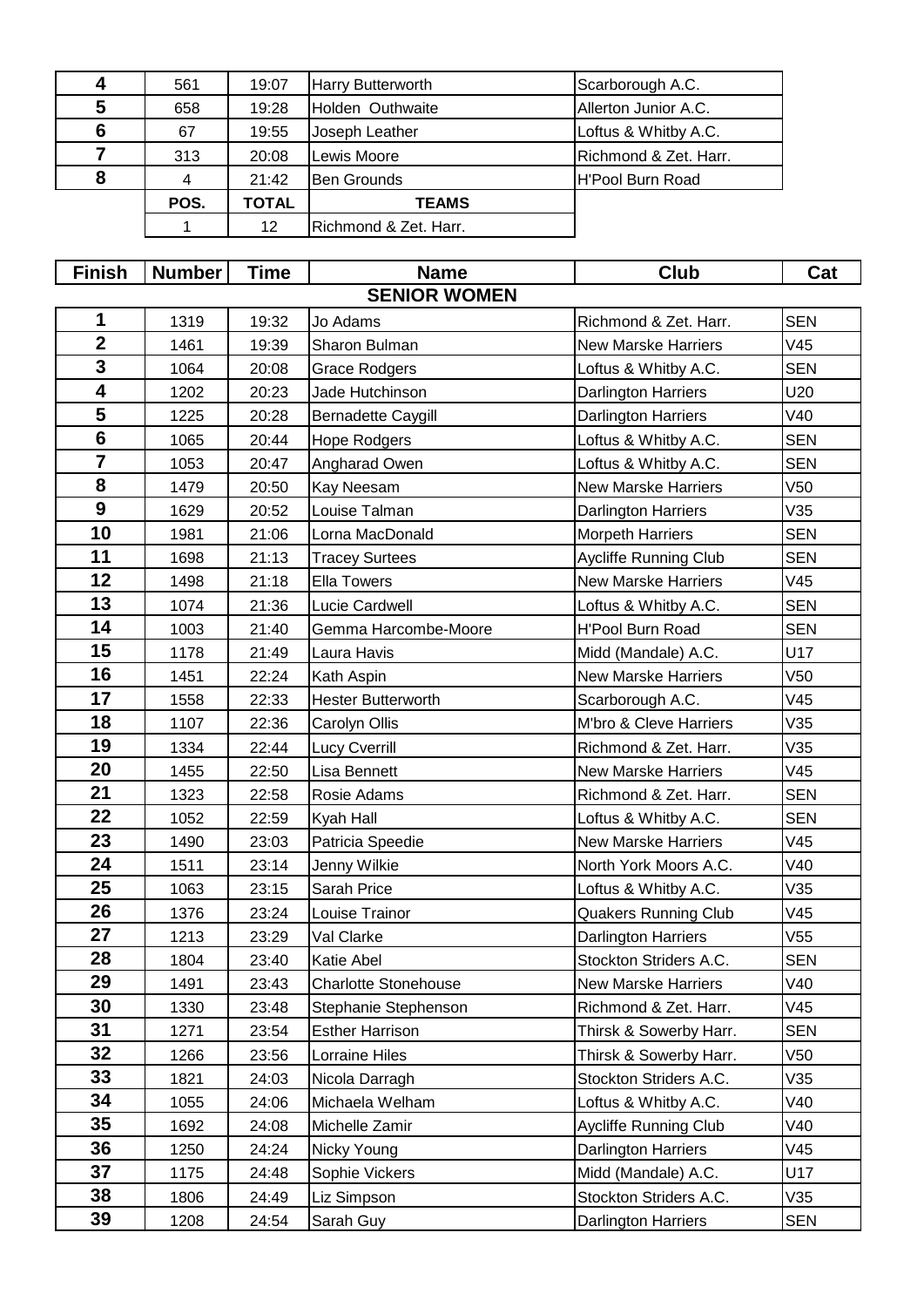| 40       | 1803         | 25:10          | <b>Catherine Clennett</b>      | Stockton Striders A.C.                               | V45        |
|----------|--------------|----------------|--------------------------------|------------------------------------------------------|------------|
| 41       | 1826         | 25:14          | <b>Helen Clyde</b>             | Darlington Tri Club                                  | V40        |
| 42       | 1268         | 25:15          | <b>Kirsty Naylor</b>           | Thirsk & Sowerby Harr.                               | V35        |
| 43       | 1076         | 25:22          | Sara Himsworth                 | Loftus & Whitby A.C.                                 | V35        |
| 44       | 1818         | 25:23          | Lucy Owens                     | Stockton Striders A.C.                               | V40        |
| 45       | 1331         | 25:24          | <b>Elly Robertson</b>          | Richmond & Zet. Harr.                                | <b>SEN</b> |
| 46       | 1051         | 25:28          | <b>Susan Dick</b>              | Loftus & Whitby A.C.                                 | V40        |
| 47       | 1021         | 25:30          | Victoria Fawcett               | H'Pool Burn Road                                     | V45        |
| 48       | 1079         | 25:38          | Helen Welford                  | Loftus & Whitby A.C.                                 | <b>SEN</b> |
| 49       | 1853         | 25:44          | Emma Atkinson                  | Easingwold R. Club                                   | V45        |
| 50       | 1819         | 25:45          | <b>Rachel Hall</b>             | Stockton Striders A.C.                               | <b>SEN</b> |
| 51       | 1685         | 25:46          | Susan Milburn                  | Aycliffe Running Club                                | V60        |
| 52       | 1508         | 25:48          | Georgina McDonald              | North York Moors A.C.                                | <b>SEN</b> |
| 53       | 1304         | 25:53          | Pauline Whittaker              | Richmond & Zet. Harr.                                | V50        |
| 54       | 1854         | 26:06          | Cath Howell-Walmsley           | Easingwold R. Club                                   | V40        |
| 55       | 1008         | 26:08          | <b>Amy Atkins</b>              | <b>H'Pool Burn Road</b>                              | <b>SEN</b> |
| 56       | 1219         | 26:17          | Diane Jones                    | <b>Darlington Harriers</b>                           | V45        |
| 57       | 1726         | 26:20          | Debbie Warren                  | <b>Redcar Running Club</b>                           | V55        |
| 58       | 1212         | 26:24          | Janice Foster                  | Darlington Harriers                                  | V40        |
| 59       | 1105         | 26:27          | Lisa Poole                     | M'bro & Cleve Harriers                               | V40        |
| 60       | 1520         | 26:34          | Victoria Wright                | North York Moors A.C.                                | V40        |
| 61       | 1080         | 26:35          | Liz Grainger                   | Loftus & Whitby A.C.                                 | V45        |
| 62       | 1519         | 27:06          | Sharon Gayter                  | North York Moors A.C.                                | V50        |
| 63       | 1081         | 27:14          | Jacqui Leng                    | Loftus & Whitby A.C.                                 | V50        |
| 64       | 1513         | 27:17          | Julie McNicholas               | North York Moors A.C.                                | V55        |
| 65       | 1004         | 27:19          | <b>Cary Surtees</b>            | H'Pool Burn Road                                     | V50        |
| 66       | 1370         | 27:26          | Claire Chapman                 | <b>Quakers Running Club</b>                          | V45        |
| 67       | 1226         | 27:29          | <b>Lesley Miller</b>           | <b>Darlington Harriers</b>                           | V45        |
| 68       | 1467         | 27:31          | Louise Danby                   | <b>New Marske Harriers</b>                           | <b>SEN</b> |
| 69       | 1502         | 27:37          | Anne Robson                    | North York Moors A.C.                                | V60        |
| 70       | 1104         | 27:41          | <b>Claire Murphy</b>           | M'bro & Cleve Harriers                               | V35        |
| 71       | 1269         | 27:47          | Andrea Colls                   | Thirsk & Sowerby Harr.                               | V40        |
| 72       | 1068         | 27:56          | Pat Richards                   | Loftus & Whitby A.C.                                 | V65        |
| 73       | 1401         | 27:57          | Laura Edwards                  | <b>Marsh House Harriers</b>                          | U20        |
| 74       | 1264         | 27:58          | Jill Libby                     | Thirsk & Sowerby Harr.                               | V60        |
| 75<br>76 | 1204         | 27:59          | Catherine Anderson             | <b>Darlington Harriers</b>                           | V60        |
| 77       | 1852         | 28:14          | <b>Lindsey Walker</b>          | Easingwold R. Club                                   | V45        |
| 78       | 1397         | 28:19          | Sandra Martin                  | <b>Quakers Running Club</b>                          | V50        |
| 79       | 1504         | 28:28          | Asma Shaffi                    | North York Moors A.C.                                | V45        |
| 80       | 1023         | 28:32          | Jan Naisbitt                   | H'Pool Burn Road                                     | V50        |
| 81       | 1357<br>1471 | 28:33          | <b>Bev Snook</b><br>Sarah Gunn | <b>Quakers Running Club</b>                          | V55<br>V40 |
| 82       | 1377         | 28:34<br>28:39 | Hannah Alderson                | New Marske Harriers                                  | V35        |
| 83       | 1301         | 28:41          | Nicola Buckett                 | <b>Quakers Running Club</b><br>Richmond & Zet. Harr. | V45        |
| 84       | 1883         |                | Amanda Waller                  | <b>New Marske Harriers</b>                           | V55        |
| 85       | 1805         | 28:57<br>29:28 | Jill Abel                      | Stockton Striders A.C.                               | V55        |
| 86       |              | 29:30          | Emma Jackson                   | Loftus & Whitby A.C.                                 | V40        |
| 87       | 1075<br>1810 | 29:34          | Suzanne Brodie                 | Stockton Striders A.C.                               | V35        |
| 88       |              |                |                                |                                                      |            |
|          | 1270         | 29:47          | Emma Driffield                 | Thirsk & Sowerby Harr.                               | V45        |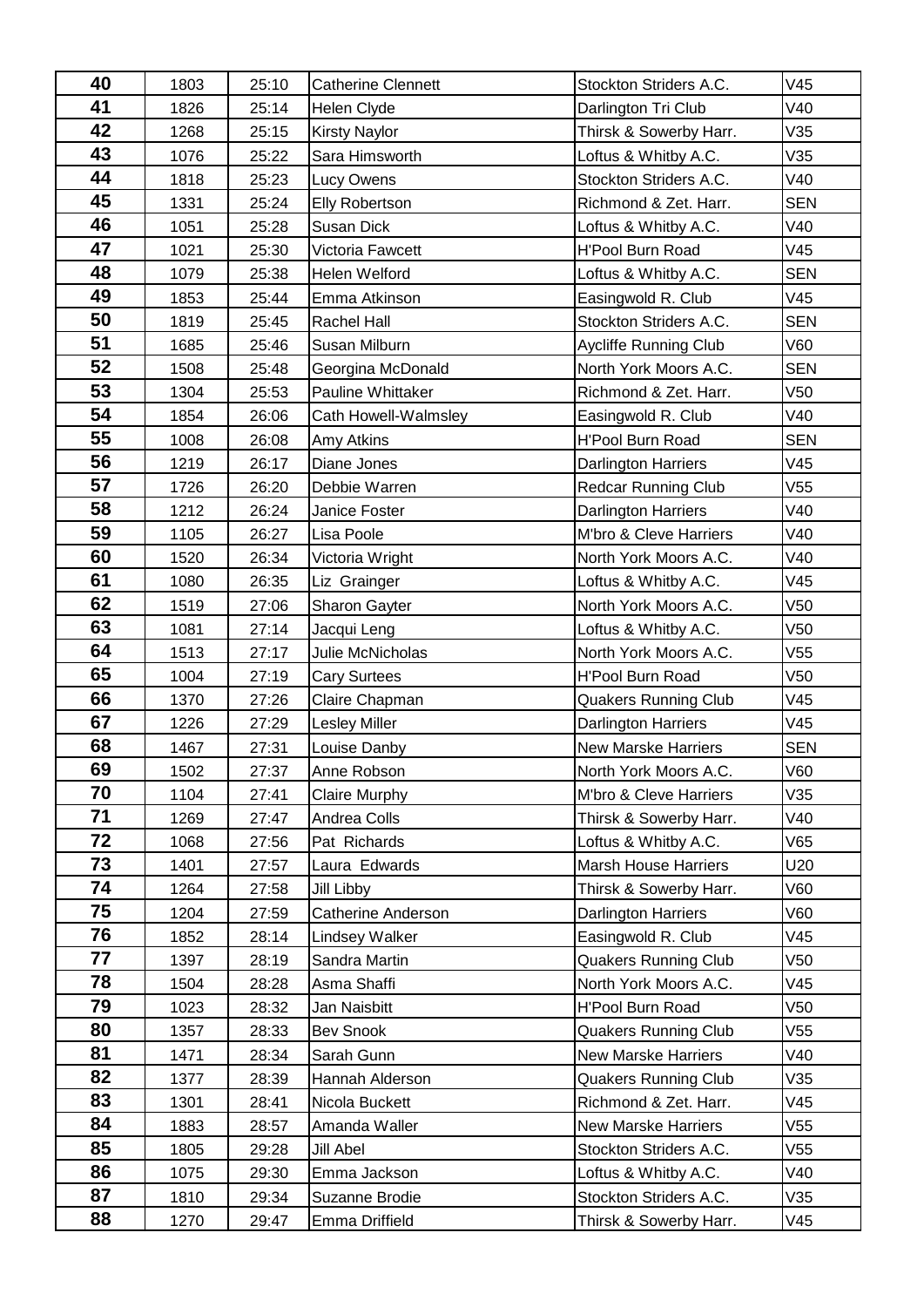| 89  | 1728             | 29:49        | Leanne Brayfield                 | <b>Redcar Running Club</b>   | <b>SEN</b> |
|-----|------------------|--------------|----------------------------------|------------------------------|------------|
| 90  | 1258             | 29:51        | Rosie Gatenby                    | Thirsk & Sowerby Harr.       | V35        |
| 91  | 1731             | 29:57        | Emma Foster                      | <b>Redcar Running Club</b>   | V35        |
| 92  | 1388             | 30:06        | Janette Croft                    | <b>Quakers Running Club</b>  | V35        |
| 93  | 1727             | 30:17        | Stephanie Ward                   | <b>Redcar Running Club</b>   | V35        |
| 94  | 1823             | 30:18        | Sophie Owens                     | Stockton Striders A.C.       | V35        |
| 95  | 1025             | 30:26        | Kelly Turnbull                   | H'Pool Burn Road             | V40        |
| 96  | 1680             | 30:34        | Kathleen Tonge                   | Aycliffe Running Club        | V55        |
| 97  | 1253             | 30:49        | Alison Butcher                   | Thirsk & Sowerby Harr.       | V50        |
| 98  | 1865             | 31:12        | Susan McClanachan                | Easingwold R. Club           | V50        |
| 99  | 1873             | 31:27        | Sarah Lees                       | Easingwold R. Club           | V40        |
| 100 | 1695             | 31:28        | Melanie Rowland                  | Aycliffe Running Club        | V50        |
| 101 | 1352             | 32:05        | Lisa Reeve                       | <b>Quakers Running Club</b>  | V35        |
| 102 | 1364             | 32:06        | Lisa Jenkins                     | <b>Quakers Running Club</b>  | V40        |
| 103 | 1366             | 32:18        | <b>Tracy Plaskitt</b>            | <b>Quakers Running Club</b>  | V45        |
| 104 | 1500             | 32:27        | Helen Tyreman                    | <b>New Marske Harriers</b>   | V55        |
| 105 | 1678             | 32:48        | Jane Burnside                    | <b>Aycliffe Running Club</b> | V60        |
| 106 | 1015             | 33:13        | Julie McGrath                    | H'Pool Burn Road             | V55        |
| 107 | 1251             | 33:19        | Christine Burn                   | Thirsk & Sowerby Harr.       | V60        |
| 108 | 1859             | 33:33        | Catherine Lumb                   | Easingwold R. Club           | V55        |
| 109 | 1688             | 33:55        | Susan Clark                      | <b>Aycliffe Running Club</b> | V60        |
| 110 | 1730             | 34:14        | Laura Allan                      | <b>Redcar Running Club</b>   | <b>SEN</b> |
| 111 | 1871             | 34:35        | Jennie King                      | Easingwold R. Club           | V45        |
| 112 | 1679             | 34:38        | Donna Campbell                   | Aycliffe Running Club        | V40        |
| 113 | 1902             | 34:57        | Penny Johnson                    | Aycliffe Running Club        | V45        |
| 114 | 1812             | 35:01        | Amy Galilee                      | Stockton Striders A.C.       | <b>SEN</b> |
| 115 | 1399             | 35:34        | Alison Hardwick                  | <b>Quakers Running Club</b>  | V60        |
| 116 | 1390             | 35:39        | Rachel Grayson                   | <b>Quakers Running Club</b>  | V45        |
| 117 | 1272             | 37:36        | Margaret Wikeley                 | Thirsk & Sowerby Harr.       | V70        |
| 118 | 1860             | 38:35        | Rachel Farrand                   | Easingwold R. Club           | V40        |
| 119 | 1870             | 38:35        | <b>Catherine Skinner</b>         | Easingwold R. Club           | V55        |
| 120 | 1259             | 39:32        | Liz Stephenson                   | Thirsk & Sowerby Harr.       | V40        |
| 121 | 1395             | 41:44        | Leigh Hindle                     | <b>Quakers Running Club</b>  | V45        |
| 122 | 1400             | 41:45        | Sharon Carr                      | <b>Quakers Running Club</b>  | V40        |
| 123 | 1265             | 44:22        | <b>Marian Codling</b>            | Thirsk & Sowerby Harr.       | V75        |
|     | POS.             | <b>TOTAL</b> | <b>TEAMS</b>                     |                              |            |
|     | 1                | 29           | Loftus & Whitby A.C.             |                              |            |
|     | $\overline{a}$   | 38           | <b>New Marske Harriers</b>       |                              |            |
|     | 3                | 45           | Darlington Harriers              |                              |            |
|     | $\overline{4}$   | 71           | Richmond & Zet. Harr.            |                              |            |
|     | 5                | 139          | Stockton Striders A.C.           |                              |            |
|     | 6                | 176          | Thirsk & Sowerby Harr.           |                              |            |
|     | $\overline{7}$   | 181          | <b>H'Pool Burn Road Harriers</b> |                              |            |
|     | 8                | 193          | <b>Aycliffe Running Club</b>     |                              |            |
|     | $\boldsymbol{9}$ | 198          | North York Moors A.C.            |                              |            |
|     | 10               | 249          | <b>Quakers Running Club</b>      |                              |            |
|     | 11               | 277          | Easingwold R. Club               |                              |            |
|     | 12 <sub>2</sub>  | 330          | <b>Redcar Running Club</b>       |                              |            |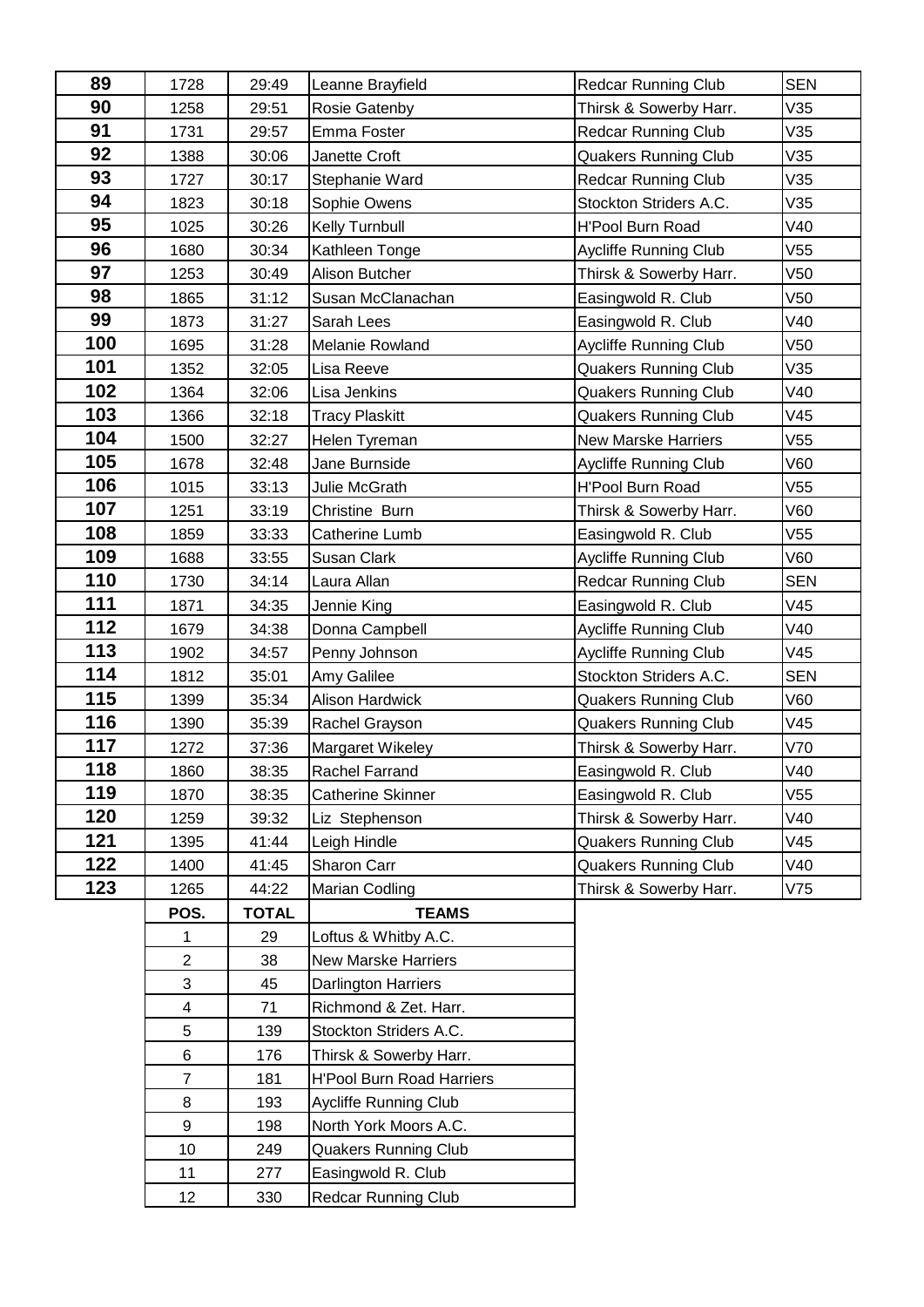| <b>Finish</b>           | <b>Number</b>     | <b>Time</b> | <b>Name</b>             | <b>Club</b>                  | Cat        |  |  |  |
|-------------------------|-------------------|-------------|-------------------------|------------------------------|------------|--|--|--|
|                         | <b>SENIOR MEN</b> |             |                         |                              |            |  |  |  |
| 1                       | 119               | 30:43       | Greg Jayasuriya         | M'bro & Cleve Harriers       | <b>SEN</b> |  |  |  |
| $\overline{\mathbf{2}}$ | 325               | 31:57       | Rob Scott               | Richmond & Zet. Harr.        | <b>SEN</b> |  |  |  |
| 3                       | 431               | 32:03       | Liam Aldridge           | <b>Marsh House Harriers</b>  | <b>SEN</b> |  |  |  |
| $\overline{\mathbf{4}}$ | 950               | 32:22       | Reece Dalton            | Richmond & Zet. Harr.        | <b>SEN</b> |  |  |  |
| 5                       | 314               | 32:44       | Carl Jones              | Richmond & Zet. Harr.        | V40        |  |  |  |
| $6\phantom{1}$          | 917               | 33:30       | Paul Allan              | Darlington Harriers          | <b>SEN</b> |  |  |  |
| $\overline{7}$          | 302               | 33:33       | <b>Tony Lambert</b>     | Richmond & Zet. Harr.        | V45        |  |  |  |
| 8                       | 127               | 33:37       | <b>Chris Rumsey</b>     | M'bro & Cleve Harriers       | <b>SEN</b> |  |  |  |
| 9                       | 455               | 33:43       | Paul Brown              | <b>New Marske Harriers</b>   | V40        |  |  |  |
| 10                      | 131               | 33:50       | <b>Jack Willis</b>      | M'bro & Cleve Harriers       | <b>SEN</b> |  |  |  |
| 11                      | 214               | 33:59       | Colin Taylor            | Darlington Harriers          | V40        |  |  |  |
| 12                      | 501               | 34:04       | Alasdair Tatham         | North York Moors A.C.        | V45        |  |  |  |
| 13                      | 712               | 34:07       | Jamie Arkle             | Easingwold R. Club           | <b>SEN</b> |  |  |  |
| 14                      | 437               | 34:10       | Andy Chadfield          | <b>Marsh House Harriers</b>  | V40        |  |  |  |
| 15                      | 519               | 34:26       | Jonathan Skidmore       | North York Moors A.C.        | V40        |  |  |  |
| 16                      | 517               | 34:39       | <b>Jack Hustwitt</b>    | North York Moors A.C.        | <b>SEN</b> |  |  |  |
| 17                      | 822               | 34:45       | Jason Cutler            | Stockton Striders A.C.       | V40        |  |  |  |
| 18                      | 15                | 35:23       | <b>Richard Darling</b>  | <b>H'Pool Burn Road</b>      | V40        |  |  |  |
| 19                      | 918               | 35:33       | Benjamin Potter         | Darlington Harriers          | <b>SEN</b> |  |  |  |
| 20                      | 926               | 35:33       | John Surtees            | Aycliffe Running Club        | <b>SEN</b> |  |  |  |
| 21                      | 416               | 35:45       | James Fishburn          | <b>Marsh House Harriers</b>  | <b>SEN</b> |  |  |  |
| 22                      | 515               | 35:50       | <b>Harry Potter</b>     | North York Moors A.C.        | U20        |  |  |  |
| 23                      | 432               | 35:53       | Darren Smith            | <b>Marsh House Harriers</b>  | <b>SEN</b> |  |  |  |
| 24                      | 21                | 36:06       | <b>Tony Oliver</b>      | <b>H'Pool Burn Road</b>      | V50        |  |  |  |
| 25                      | 676               | 36:17       | Mark Wade               | <b>Aycliffe Running Club</b> | <b>SEN</b> |  |  |  |
| 26                      | 310               | 36:24       | Ken Harker              | Richmond & Zet. Harr.        | V45        |  |  |  |
| 27                      | 52                | 36:28       | <b>Steve Hardy</b>      | Loftus & Whitby A.C.         | V40        |  |  |  |
| 28                      | 265               | 36:29       | Joshua Fothergill       | Thirsk & Sowerby Harr.       | U20        |  |  |  |
| 29                      | 208               | 36:36       | Andy Campbell-Critchley | <b>Darlington Harriers</b>   | V45        |  |  |  |
| 30                      | 103               | 36:41       | Gordon Baird            | M'bro & Cleve Harriers       | V55        |  |  |  |
| 31                      | 852               | 36:44       | Neil King               | Easingwold R. Club           | V45        |  |  |  |
| 32                      | 819               | 36:49       | Matthew Carling         | Stockton Striders A.C.       | <b>SEN</b> |  |  |  |
| 33                      | 802               | 36:57       | Paul Johnson            | Stockton Striders A.C.       | V45        |  |  |  |
| 34                      | 535               | 37:01       | <b>Paul Thwaites</b>    | North York Moors A.C.        | V50        |  |  |  |
| 35                      | 34                | 37:03       | Steven Walker           | <b>H'Pool Burn Road</b>      | <b>SEN</b> |  |  |  |
| 36                      | 412               | 37:11       | Chris Jefferies         | <b>Marsh House Harriers</b>  | V45        |  |  |  |
| 37                      | 875               | 37:21       | Craig Gath              | Easingwold R. Club           | V40        |  |  |  |
| 38                      | 532               | 37:22       | Paul McGough            | North York Moors A.C.        | V40        |  |  |  |
| 39                      | 205               | 37:23       | <b>Phillip Teece</b>    | Darlington Harriers          | V55        |  |  |  |
| 40                      | 538               | 37:24       | <b>Richard Atkins</b>   | North York Moors A.C.        | <b>SEN</b> |  |  |  |
| 41                      | 275               | 37:29       | Ken Wood                | Thirsk & Sowerby Harr.       | V40        |  |  |  |
| 42                      | 806               | 37:30       | Jonathan Archer         | Stockton Striders A.C.       | V40        |  |  |  |
| 43                      | 629               | 37:35       | Steven Morrison         | H'Pool Burn Road             | <b>SEN</b> |  |  |  |
| 44                      | 413               | 37:36       | Gary Dack               | <b>Marsh House Harriers</b>  | V55        |  |  |  |
| 45                      | 360               | 37:41       | David Jones             | <b>Quakers Running Club</b>  | V40        |  |  |  |
| 46                      | 711               | 37:42       | Mark Whiteman           | Easingwold R. Club           | V50        |  |  |  |
| 47                      | 110               | 37:43       | Paul Chow               | M'bro & Cleve Harriers       | V40        |  |  |  |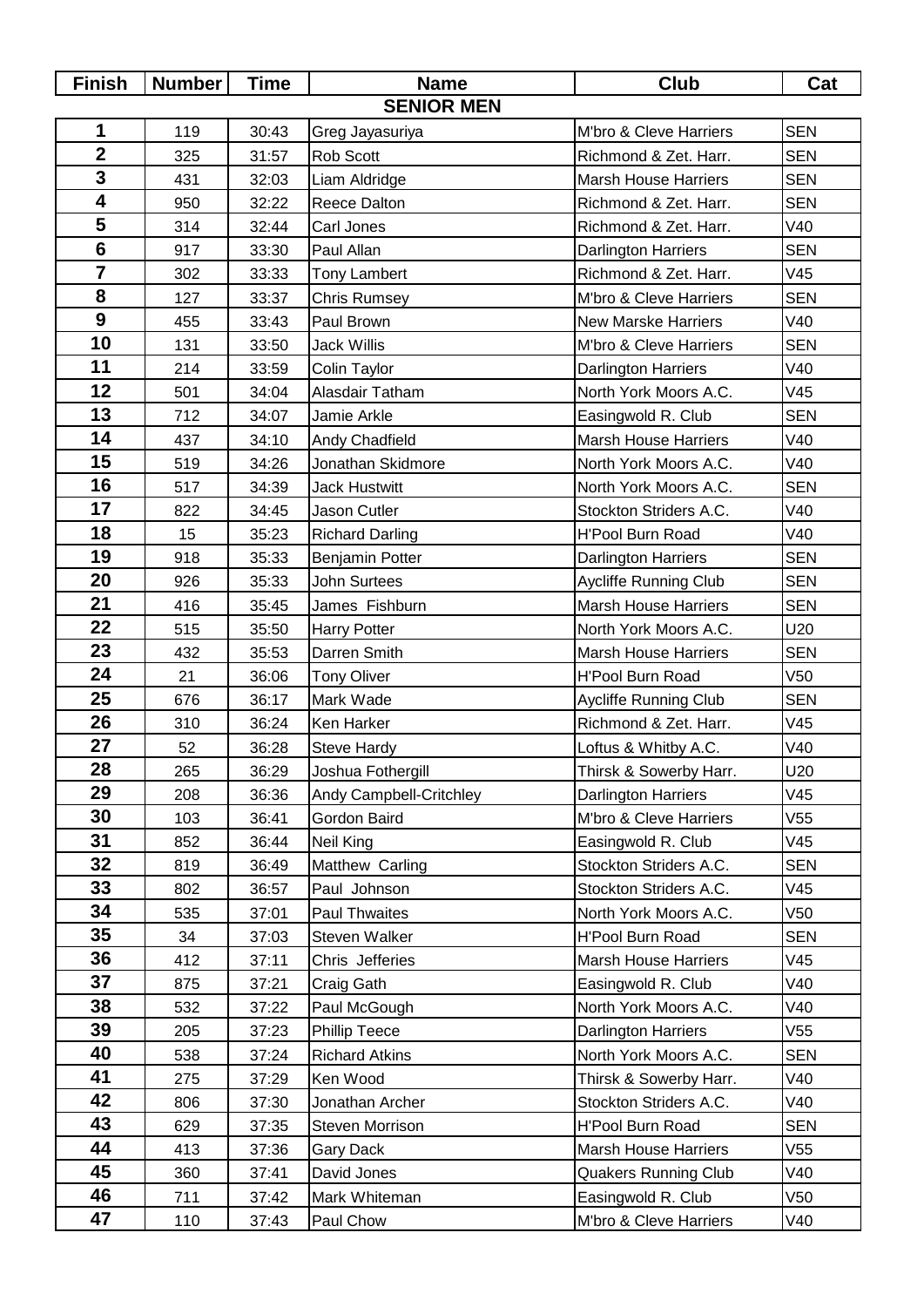| 48       | 125        | 37:44          | Adam Poole                           | M'bro & Cleve Harriers                                | V40               |
|----------|------------|----------------|--------------------------------------|-------------------------------------------------------|-------------------|
| 49       | 139        | 37:46          | Joe Finn                             | M'bro & Cleve Harriers                                | <b>SEN</b>        |
| 50       | 510        | 37:46          | David Hughes                         | North York Moors A.C.                                 | V55               |
| 51       | 518        | 37:50          | Jonathan Parker                      | North York Moors A.C.                                 | <b>SEN</b>        |
| 52       | 537        | 37:59          | Philip Utley                         | North York Moors A.C.                                 | V45               |
| 53       | 508        | 38:06          | Darren Clements                      | North York Moors A.C.                                 | <b>SEN</b>        |
| 54       | 370        | 38:11          | <b>Brian Martin</b>                  | <b>Quakers Running Club</b>                           | V60               |
| 55       | 224        | 38:14          | Barry Talman                         | Darlington Harriers                                   | V40               |
| 56       | 398        | 38:23          | <b>Michael Kipling</b>               | <b>Quakers Running Club</b>                           | <b>SEN</b>        |
| 57       | 206        | 38:24          | Tom Leighton                         | Darlington Harriers                                   | <b>SEN</b>        |
| 58       | 47         | 38:25          | lan Bilton                           | H'Pool Burn Road                                      | <b>SEN</b>        |
| 59       | 361        | 38:28          | Rob Dent                             | <b>Quakers Running Club</b>                           | <b>SEN</b>        |
| 60       | 327        | 38:33          | Leon Reeve                           | Richmond & Zet. Harr.                                 | <b>SEN</b>        |
| 61       | 941        | 38:35          | Thomas Day                           | Stockton Striders A.C.                                | <b>SEN</b>        |
| 62       | 680        | 38:44          | <b>Richard Campbell</b>              | <b>Aycliffe Running Club</b>                          | <b>SEN</b>        |
| 63       | 502        | 38:54          | Anthony Harnett                      | North York Moors A.C.                                 | V55               |
| 64       | 851        | 38:58          | <b>Colin Fletcher</b>                | Easingwold R. Club                                    | V55               |
| 65       | 914        | 39:18          | David McKenna                        | <b>Darlington Harriers</b>                            | V45               |
| 66       | 271        | 39:28          | Stephan Tomaszewski                  | Thirsk & Sowerby Harr.                                | V55               |
| 67       | 427        | 39:30          | <b>Michael Scott</b>                 | <b>Marsh House Harriers</b>                           | U20               |
| 68       | 683        | 39:30          | <b>Richard Holland</b>               | Aycliffe Running Club                                 | V40               |
| 69       | 733        | 39:31          | James Newton                         | <b>Redcar Running Club</b>                            | <b>SEN</b>        |
| 70       | 106        | 39:41          | Keith Bindoff                        | M'bro & Cleve Harriers                                | V40               |
| 71       | 126        | 39:42          | Peter Riley                          | M'bro & Cleve Harriers                                | V50               |
| 72       | 504        | 39:47          | <b>Brian Laverick</b>                | North York Moors A.C.                                 | V55               |
| 73       | 54         | 39:51          | <b>Andrew Marshall</b>               | Loftus & Whitby A.C.                                  | V50               |
| 74       | 114        | 39:52          | Paul Garrens                         | M'bro & Cleve Harriers                                | V45               |
| 75       | 231        | 40:07          | Adam Harker                          | Darlington Harriers                                   | <b>SEN</b>        |
| 76       | 121        | 40:08          | Danny Lim                            | M'bro & Cleve Harriers                                | <b>SEN</b>        |
| 77       | 684        | 40:13          | Andy Talbot                          | Aycliffe Running Club                                 | V <sub>55</sub>   |
| 78       | 118        | 40:15          | Mark Jackson                         | M'bro & Cleve Harriers                                | <b>SEN</b>        |
| 79       | 137        | 40:17          | Martin Vasey                         | M'bro & Cleve Harriers                                | V40               |
| 80       | 41         | 40:26          | lan Cook                             | H'Pool Burn Road                                      | V55               |
| 81       | 825        | 40:37          | Scott Henderson                      | Stockton Striders A.C.                                | <b>SEN</b>        |
| 82<br>83 | 429        | 40:45          | Mark Bown                            | <b>Marsh House Harriers</b>                           | <b>SEN</b>        |
| 84       | 70         | 40:45          | <b>Chris Foster</b>                  | Loftus & Whitby A.C.                                  | V45               |
| 85       | 364<br>107 | 41:01          | <b>Billy Harris</b><br>Lewis Bourner | <b>Quakers Running Club</b><br>M'bro & Cleve Harriers | V55<br><b>SEN</b> |
| 86       | 920        | 41:07<br>41:38 | Carl Eddon                           | <b>Darlington Harriers</b>                            | <b>SEN</b>        |
| 87       | 870        | 41:39          | Howard Thompson                      | Easingwold R. Club                                    | V60               |
| 88       | 804        | 41:39          | Stephen King                         | Stockton Striders A.C.                                | V50               |
| 89       | 116        | 41:43          | Michael Good                         | M'bro & Cleve Harriers                                | V50               |
| 90       | 826        | 41:47          | Ben Jones                            | Darlington Tri Club                                   | V45               |
| 91       | 871        | 41:55          | Roy McGhie                           | Easingwold R. Club                                    | <b>SEN</b>        |
| 92       | 115        | 41:59          | Mark Geldard                         | M'bro & Cleve Harriers                                | V40               |
| 93       | 734        | 42:05          | Mark Taylor                          | <b>Redcar Running Club</b>                            | <b>SEN</b>        |
| 94       | 551        | 42:15          | Ian Nicholls                         | Scarborough A.C.                                      | V50               |
| 95       | 464        | 42:21          | Laurie Everitt                       | New Marske Harriers                                   | V60               |
| 96       | 910        | 42:23          | Mark Tallon                          | Darlington Harriers                                   | <b>SEN</b>        |
|          |            |                |                                      |                                                       |                   |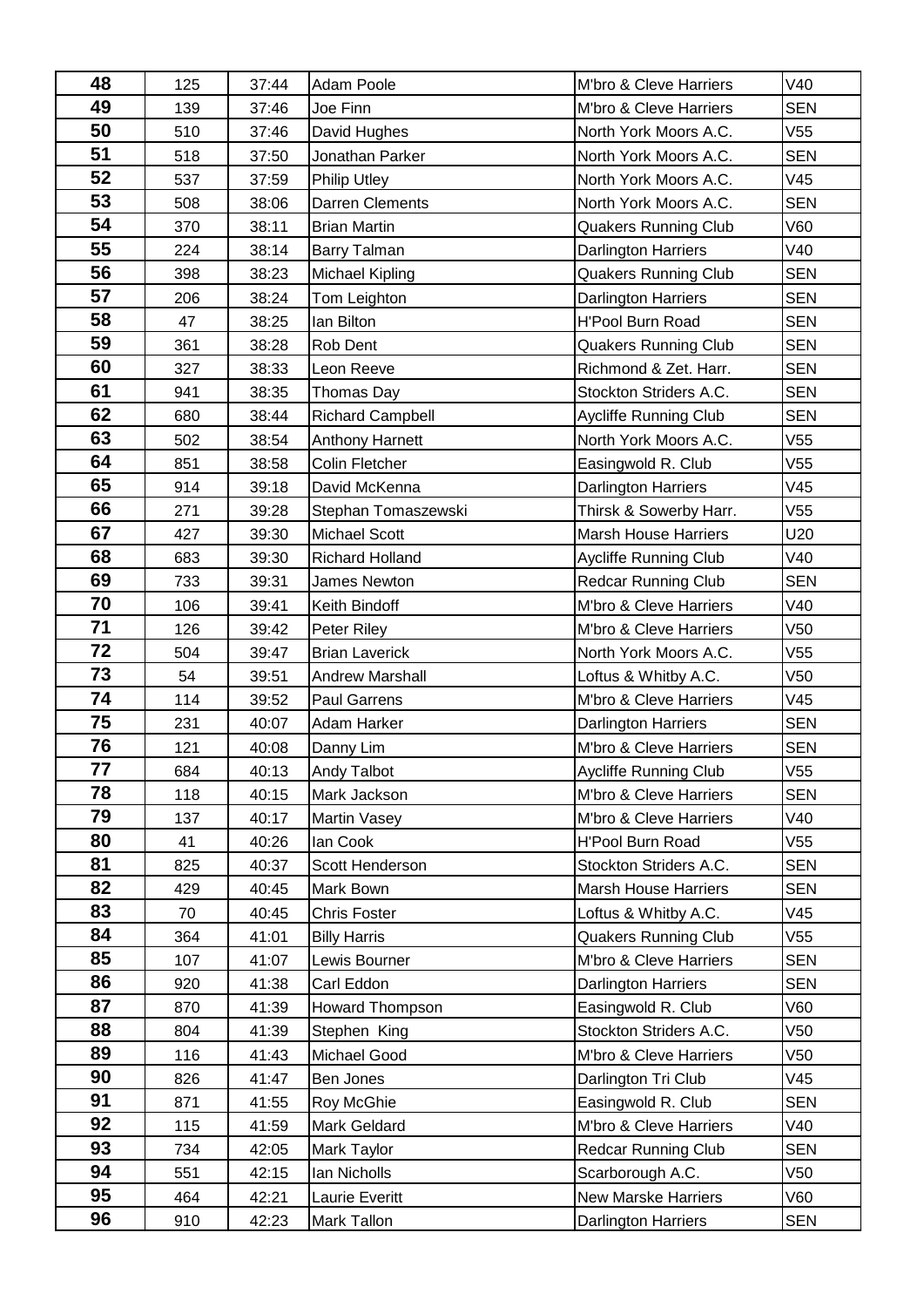| 97  | 686 | 42:24 | Alexander Lineton         | Aycliffe Running Club        | <b>SEN</b> |
|-----|-----|-------|---------------------------|------------------------------|------------|
| 98  | 928 | 42:25 | Martyn Knox               | Aycliffe Running Club        | <b>SEN</b> |
| 99  | 436 | 42:28 | Calvin Nicholson          | <b>Marsh House Harriers</b>  | V45        |
| 100 | 809 | 42:34 | Finlay Pinnington         | Stockton Striders A.C.       | <b>SEN</b> |
| 101 | 319 | 42:46 | Rob Lickley               | Richmond & Zet. Harr.        | V40        |
| 102 | 80  | 42:48 | <b>Mikey Garbutt</b>      | Loftus & Whitby A.C.         | <b>SEN</b> |
| 103 | 79  | 42:52 | <b>Graham Palmer</b>      | Loftus & Whitby A.C.         | V55        |
| 104 | 430 | 42:56 | <b>Mark Scott</b>         | <b>Marsh House Harriers</b>  | V40        |
| 105 | 252 | 43:00 | Andy Butcher              | Thirsk & Sowerby Harr.       | V50        |
| 106 | 862 | 43:11 | Davide Di Maio            | Easingwold R. Club           | V40        |
| 107 | 736 | 43:29 | Keith Burt                | <b>Redcar Running Club</b>   | V50        |
| 108 | 51  | 43:43 | <b>Gary Beard</b>         | Loftus & Whitby A.C.         | V55        |
| 109 | 136 | 43:56 | Reece Atkinson            | M'bro & Cleve Harriers       | U20        |
| 110 | 261 | 44:01 | <b>Mick Cropper</b>       | Thirsk & Sowerby Harr.       | V40        |
| 111 | 499 | 44:36 | <b>Matthew Tarrant</b>    | <b>New Marske Harriers</b>   | V55        |
| 112 | 48  | 44:39 | Keith Galbraith           | <b>H'Pool Burn Road</b>      | V55        |
| 113 | 498 | 44:49 | John Spraggett            | <b>New Marske Harriers</b>   | V65        |
| 114 | 726 | 45:01 | Shaun Flewker-Barker      | <b>Redcar Running Club</b>   | <b>SEN</b> |
| 115 | 31  | 45:35 | David Wallace             | H'Pool Burn Road             | V60        |
| 116 | 49  | 45:47 | <b>Bradley O'Donaghue</b> | <b>H'Pool Burn Road</b>      | U20        |
| 117 | 831 | 46:07 | <b>Michael Garmston</b>   | Darlington Tri Club          | V40        |
| 118 | 371 | 46:17 | Tom Chapman               | <b>Quakers Running Club</b>  | V45        |
| 119 | 352 | 46:21 | <b>Graham Park</b>        | <b>Quakers Running Club</b>  | V55        |
| 120 | 691 | 46:33 | Dave Blewitt              | Aycliffe Running Club        | V50        |
| 121 | 487 | 46:41 | Nicholas O'Grady          | New Marske Harriers          | V45        |
| 122 | 272 | 46:51 | <b>David Tervit</b>       | Thirsk & Sowerby Harr.       | V45        |
| 123 | 739 | 47:23 | Paul Noble                | <b>Redcar Running Club</b>   | V55        |
| 124 | 362 | 47:33 | David Whittle             | <b>Quakers Running Club</b>  | V55        |
| 125 | 56  | 47:58 | Malcolm Peggs             | Loftus & Whitby A.C.         | V60        |
| 126 | 855 | 48:16 | Doug Pearce               | Easingwold R. Club           | V45        |
| 127 | 927 | 48:41 | John Richardson           | <b>Aycliffe Running Club</b> | <b>SEN</b> |
| 128 | 55  | 48:42 | James O'Brien             | Loftus & Whitby A.C.         | V55        |
| 129 | 359 | 48:50 | lain Clyde                | <b>Quakers Running Club</b>  | V55        |
| 130 | 820 | 48:51 | David Horton              | Stockton Striders A.C.       | V60        |
| 131 | 633 | 48:58 | Viv Hardwick              | <b>Quakers Running Club</b>  | V65        |
| 132 | 16  | 49:12 | <b>Mick Skirving</b>      | H'Pool Burn Road             | V45        |
| 133 | 868 | 49:34 | Jonathan Harris-Douglas   | Easingwold R. Club           | V50        |
| 134 | 276 | 49:48 | <b>Adrian Elsworth</b>    | Thirsk & Sowerby Harr.       | V45        |
| 135 | 865 | 50:17 | Roger Teare               | Easingwold R. Club           | V65        |
| 136 | 737 | 50:34 | Marc Judd                 | <b>Redcar Running Club</b>   | <b>SEN</b> |
| 137 | 204 | 50:46 | Michael Dolan             | <b>Darlington Harriers</b>   | <b>SEN</b> |
| 138 | 934 | 50:48 | David Stothard            | Aycliffe Running Club        | V45        |
| 139 | 333 | 51:07 | <b>Ryan Greer</b>         | Richmond & Zet. Harr.        | V40        |
| 140 | 906 | 51:32 | <b>Tony Roberts</b>       | <b>Darlington Harriers</b>   | <b>SEN</b> |
| 141 | 689 | 51:38 | Rob Nicholson             | Aycliffe Running Club        | V60        |
| 142 | 812 | 51:49 | Lee Hamilton              | Stockton Striders A.C.       | V40        |
| 143 | 821 | 51:55 | Anthony Hamling           | Stockton Striders A.C.       | V40        |
| 144 | 23  | 52:10 | Peter Johnson             | H'Pool Burn Road             | V60        |
| 145 | 102 | 52:39 | Kevin Atkinson            | M'bro & Cleve Harriers       | V50        |